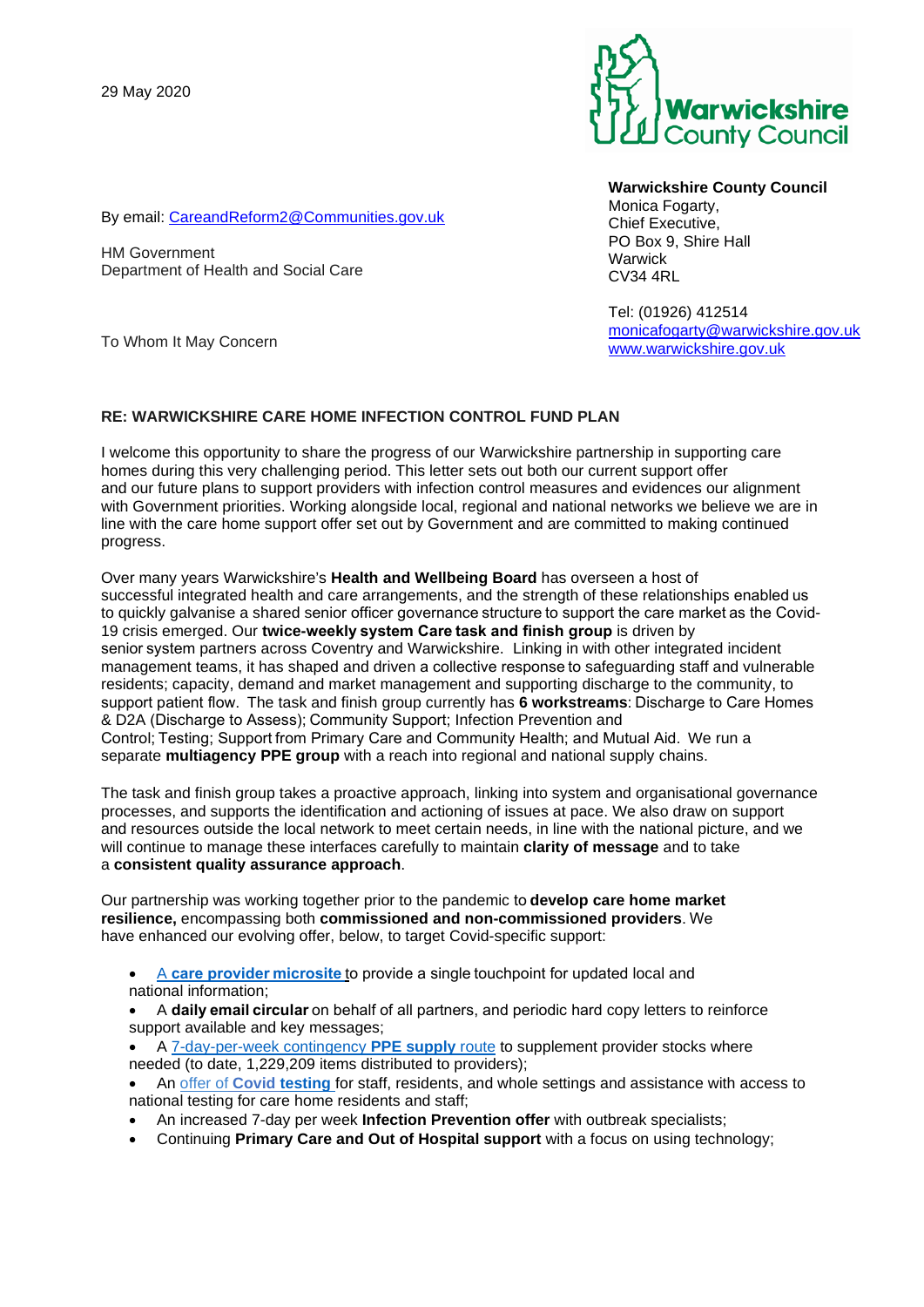- Access to WCC **Quality Assurance officers** and **Public Health**
- **consultants** for targeted advice and support;
- A **multi-format training offer** including correct PPE usage, and infection control (to date, approximately 64% providers delivered/booked IPC training);

• A **large-scale recruitment drive** with support for DBS checks and inductions, and deployment of support staff (non care tasks) to address staffing shortages (to date, 160 interviewed and 109 employed, on training or in DBS process);

• A **Mutual Aid** network linking the system and providers to address wider resilience needs and establish positive, supportive relationships;

• A **Covid-19 Emergency Financial Pressures Fund** to improve cashflow and support with Covid-related costs not available through other channels;

- A strengthened Covid-related **end of life care support** offer to providers from hospices;
- A bespoke **[staff wellbeing support offer](https://www.warwickshire.gov.uk/information-coronavirus/covid-19-national-local-guidance-care-providers/1)** promoting emotional resilience and welfare;
- Support with registering on the **national**

**capacity tracker** and obtaining **'nhs' mail** accounts (100% of 171 homes registered on the tracker);

- Uplifted **transport support** for hospital discharge and non-driving care home staff;
- **Trusted Assessors** to support compliant patient discharge from hospital to care homes.

**Daily oversight of the care home and wider market position** is a core activity. We have established a **dynamic dashboard** incorporating the national capacity tracker and locally sourced information from the Infection Prevention and Control teams. This **single source of data** across health and care partners informs strategic and operational decisions, and targets interventions. Where homes have an outbreak, they receive daily calls from the CCG Lead Nurses for Care Homes, Quality Lead Nurses, and Infection Prevention Nurses. Commissioners maintain close dialogue to support business continuity and improve access to the range of support from the system. We review the daily national capacity tracker information to identify risk and deploy relevant support to the home.

To gain a greater understanding of our providers' priorities, needs and challenges we have **surveyed all Warwickshire care homes,** combined with national capacity tracker data and woven their views into our plan. This is a challenging time for the sector along with the wider system, and we want to continuously build our offer to care home providers. We have triangulated a range of information to identify the following **key complexities** in delivering care home infection control measures. We welcome extra support and improved **alignment of local and national approaches and resources** to maximise impact in the following areas to compliment local planned improvements:

1. **Communication – streamlining**. Support need: Specific, brief and effective communication to care homes, reducing the significant volume of national/local communication aimed at providers; increase local leadership of messaging and communication to providers.

2. **Isolation -** Support need: access to capital resources to make environmental

improvements; effective support for people with complex needs and/or behaviours.

3. **Testing – national offer.** Support need: increase confidence in the structure,

accessibility, and efficiency of the national model; increase local influence in all aspects; increase access to facilitated mass home testing.

4. **PPE – national plans and comms**. Support need: strengthen and guarantee supply chain; improve quality assurance of supplies; cap or restrict costs to ensure affordability.

5. **Salaries – ability of providers to pay full wages to staff whilst isolating**. Support need: engage with providers and ADASS partners to better understand the detail, scope and financial implications of this issue; ensure aligned messages (national and local) to help providers better understand available support and provide advice to individual care homes regarding strategic approach and managing individual situations.

Although the number and severity of outbreaks is declining, outbreaks and death rates in care homes are a continuing concern. On 29 April Coventry and Warwickshire system leaders (our Gold Command structure) approved a position where **people who test positive in hospital** and require a placement in a care home (or are to return to a care home) **are not transferred to a care home**. We are mobilising two facilities offering 41 beds for Covid-positive patients being discharged from hospital. These 'transitional/step down' beds occupy previously decommissioned facilities and offer 14-day stays, giving assurance to care providers that patients will transfer to their care without symptoms. They will be operational in early and mid-June 2020 for approximately 3 months. The aim of this provision is to **protect other residents who may be vulnerable to infection, the staff who care for them** and help to **manage NHS demand**.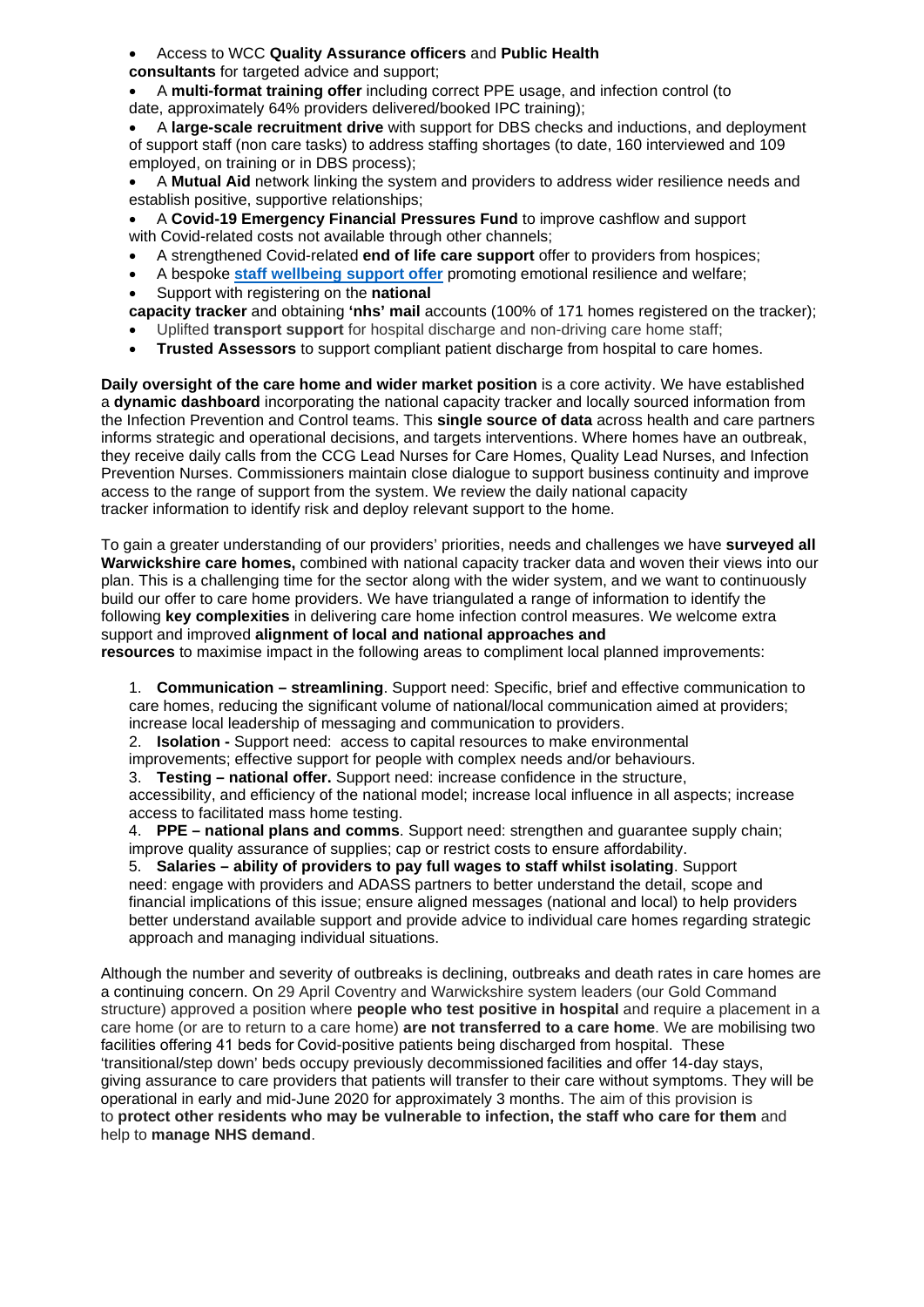The establishment of this alternative accommodation has been a key feature of our pathway approach since the earliest days of the pandemic. This additional capacity is critical in mobilising the system as a whole: to support the freeing up of hospital beds; to shield care home residents from exposure; to give providers the opportunity to increase the effectiveness of their infection control processes ahead of potential exposure; and, to enable providers to increase their general resilience in light of increased media scrutiny. Provider confidence and sustainability is vital, and this extra capacity - when combined with our wider support offer – intends to **increase the overall resilience of the care home market**, both in terms of infection control and of their longer-term business sustainability. 

We are focused on the delivery of a comprehensive and consistent approach to supporting care homes to **promote competence and resilience in the prevention and management of outbreaks** in general, and more specifically Covid-19 outbreaks. Our updated system approach to care home quality assurance includes a 'Covid-19 Resilience Checklist', developed and used in conjunction with health partners. This checklist uses the latest guidance on infection prevention and control, testing, staffing resilience, access to clinical support, environmental expectations and a number of other key indicators. Confirmation that care homes are meeting the identified standards will be achieved through a combination of self-assessment (via the updated bed tracker tool), virtual/remote data gathering linked to existing quality assurance processes, and site visits from relevant professionals. Only homes where assurance has been gained, by meeting all checklist requirements, will be supported by Social Care and Health commissioners to take Covid-19-positive hospital discharges and community referrals.

Having taken account of our market context we adopted a localised approach to the distribution of funding to **address short-term financial pressures** on areas of indicated need. We discussed and aligned with Coventry City Council and our CCG partners to ensure a consistent approach to supporting additional pressures in our local care market. We have continuously updated our Covid-19 Financial Pressures Fund guidance and practices, including changing payment terms from 30 to 3-4 days. Providers have been and are invited to submit invoices for additional costs and services incurred due to Covid-19, and we are covering costs such as: additional sick pay; extra staffing costs; infection control costs; essential supplies costs, and extra travel costs incurred by staff. The table below summarises our total Covid-19-associated spend to date, encompassing emergency financial support<sup>1</sup>, PPE/equipment<sup>2</sup>, and the first wave of infection control money<sup>3</sup>.

| Support to providers that the local authority has contracts with                                                            |                                   |            |                    |
|-----------------------------------------------------------------------------------------------------------------------------|-----------------------------------|------------|--------------------|
|                                                                                                                             | Domiciliary care Residential care |            | Other<br>provision |
| Support being offered                                                                                                       | £376,498                          | £3,535,580 | £81,694            |
| Total spent <sup>4</sup> to date on supporting providers the local authority<br>has contracts with, in response to Covid-19 |                                   | £3,993,771 |                    |
| Support to providers that the local authority does not have contracts with                                                  |                                   |            |                    |
|                                                                                                                             |                                   |            |                    |
|                                                                                                                             | Domiciliary care Residential care |            | Other<br>provision |
| Support being offered                                                                                                       | £982                              | £110.004   | £10,593            |

We had a low response to the campaigns for workers to return to health and care, but a good response to our local **recruitment campaign** to attract people into long-term roles as support, catering and maintenance workers, and nursing roles. This runs alongside a regional campaign to recruit registered and unregistered staff into fixed term roles. We have joined with Health colleagues to support emergency cover needs in nursing homes via bank staff whose usual roles have been paused.

To further progress care home, and wider care sector, resilience across Coventry and Warwickshire we will be updating our 6 task and finish workstream plans to incorporate the latest tracker information, survey responses and provider feedback/views. These revised, detailed plans will inform priorities for allocation of Fund monies. To date we have identified opportunities to: strengthen our systemic response to PPE access; enhance infection prevention & control support offers (including to increase both IPC and Quality Nursing resources); and support an uplift in provider ICT capability to maximise benefit from virtual offers.

Footnote 2 Figures included for PPE are weighted averages that take account of unit price fluctuations over time, and exclude no-cost items supplied through the LRF supply chain

Footnote 3 Received from Government on 26.5.20

Footnote 4 Funding or support has already reached providers

Footnote 5 Funding or support has already reached providers

Footnote 1 Drawn from money allocated by Government to local authorities in March 2020